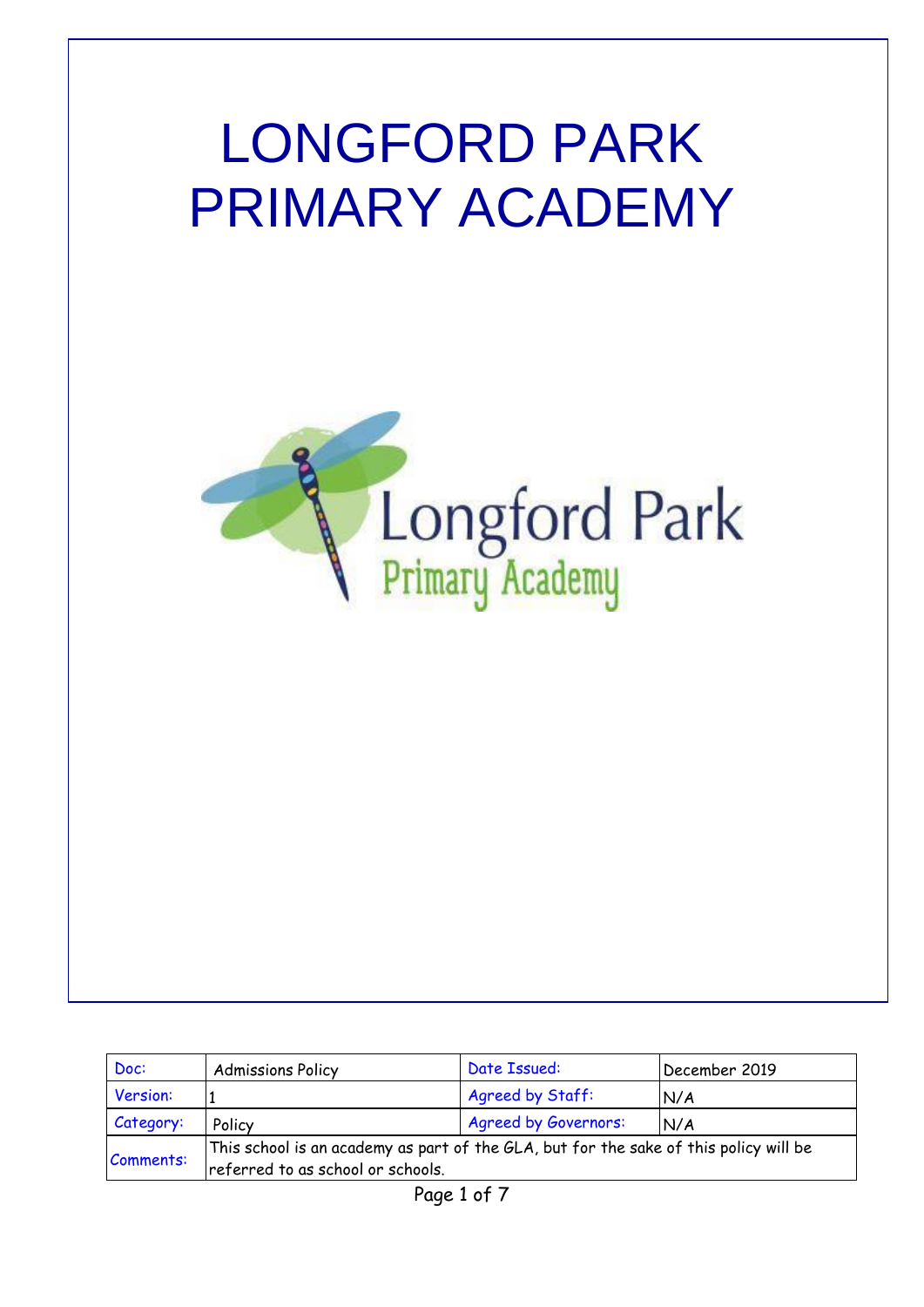## ADMISSIONS POLICY 2021.22

| Doc:      | <b>Admissions Policy</b>                                                                                                   | Date Issued:                | December 2019 |
|-----------|----------------------------------------------------------------------------------------------------------------------------|-----------------------------|---------------|
| Version:  |                                                                                                                            | Agreed by Staff:            | N/A           |
| Category: | Policy                                                                                                                     | <b>Agreed by Governors:</b> | N/A           |
| Comments: | This school is an academy as part of the GLA, but for the sake of this policy will be<br>referred to as school or schools. |                             |               |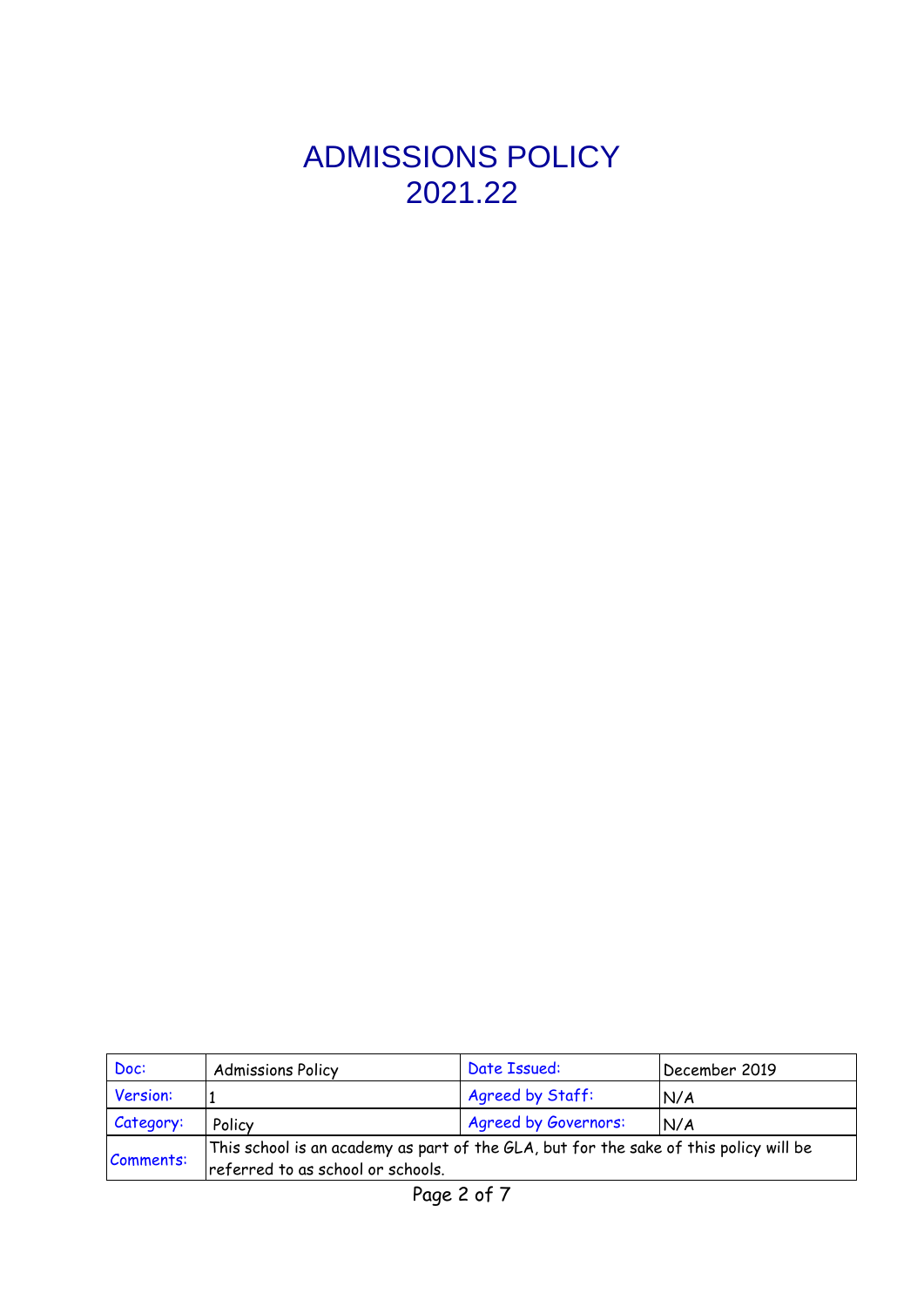### **Great Oldbury Primary Academy Admissions policy ENTRY IN 2021.22**

#### **Longford Park Primary Academy:**

Longford Park Primary Academy is a new all through Primary Phase academy (2 – 11) that opened in the Longford area of Gloucester in September 2017. This new academy is part of the Gloucestershire Learning Alliance - a multi-academy trust of Primary Phase Academies. The Multi-Academy Trust board are committed to ensuring that admissions to GLA Academies reflect the full range of ability in our inclusive schools. Should you wish to discuss admission to this new school, please contact the head teacher Miss S Swan

Email: [sswan@rowanfieldinfant.org.uk](mailto:sswan@rowanfieldinfant.org.uk)

Telephone Number: 01452 347868

The admission arrangements described in this document will apply to admissions in September 2021.

#### **Admissions to Longford Park Primary Academy for Reception 1 st September 2021:**

Admissions for Reception places will be co-ordinated through the Gloucestershire Local Authority's Co-ordinated Scheme and its timetable. Parents will need to apply for a place in the Reception class of the School on the Common Application Form if they wish their child to be considered for a place.

|        | <b>Contact:</b> Admissions and Transfer Team                                                            |  |
|--------|---------------------------------------------------------------------------------------------------------|--|
|        | <b>Address:</b> Gloucestershire County Council<br>Shire Hall<br>Gloucester<br>GL1 2TP<br>United Kingdom |  |
| web:   | www.gloucestershire.gov.uk/schooladmissions                                                             |  |
| Email: | school.admissions@gloucestershire.gov.uk                                                                |  |
| Tel:   | 01452 425407                                                                                            |  |

The School will operate with a Published Admission Number (PAN) of 30 children.

All preferences in applications received on-time will be considered simultaneously and ranked in accordance with the admission criteria below. If the School is oversubscribed, places will be offered with regard to the priority order outlined in the section below.

| Doc:      | <b>Admissions Policy</b>                                                                                                   | Date Issued:                | December 2019 |
|-----------|----------------------------------------------------------------------------------------------------------------------------|-----------------------------|---------------|
| Version:  |                                                                                                                            | Agreed by Staff:            | N/A           |
| Category: | Policy                                                                                                                     | <b>Agreed by Governors:</b> | N/A           |
| Comments: | This school is an academy as part of the GLA, but for the sake of this policy will be<br>referred to as school or schools. |                             |               |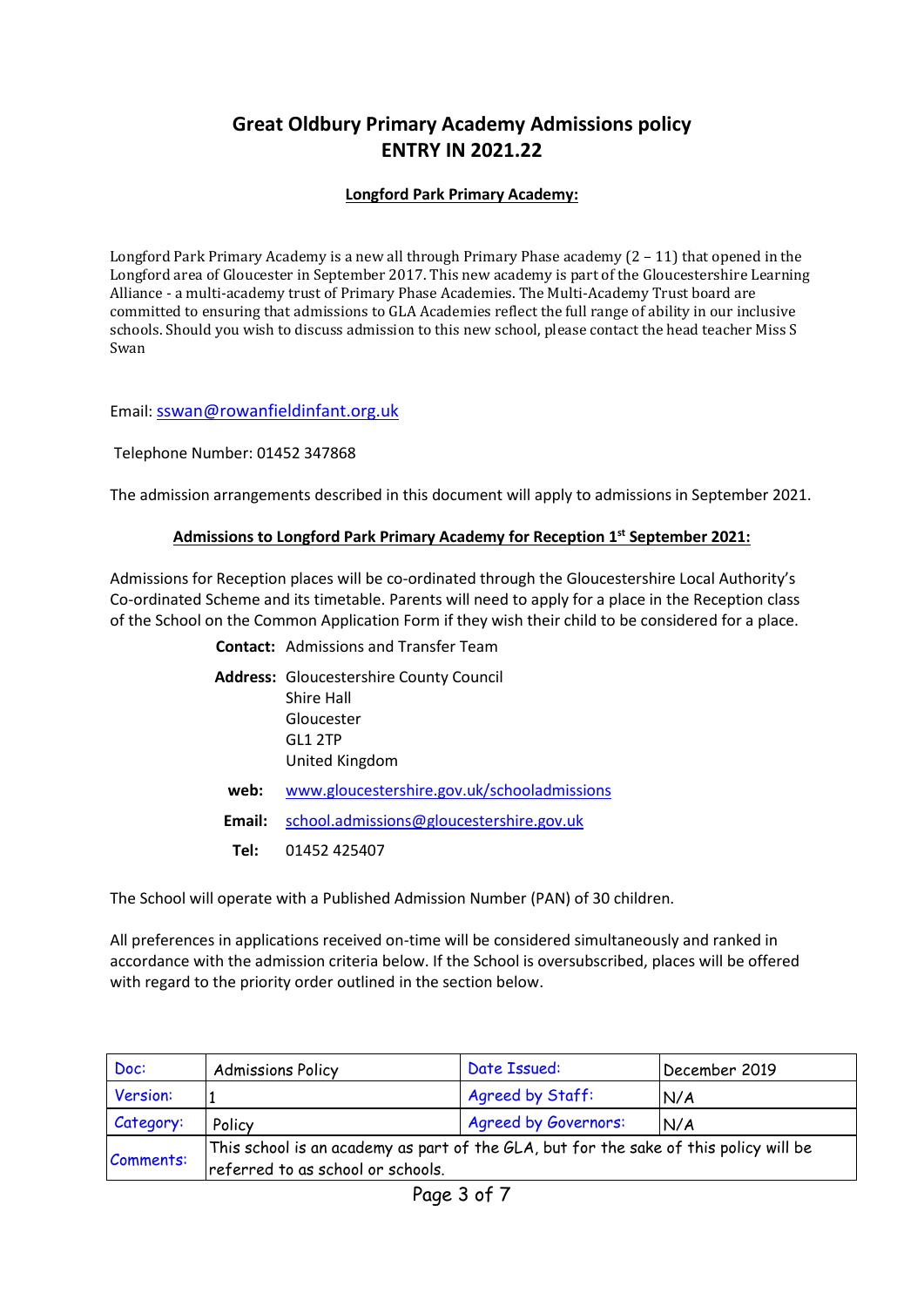#### In Year Admissions:

In-year applications are all those made outside the normal admissions round for children of compulsory school age i.e. those applications made during the academic year (after the first day of the Autumn term) for any school place in Reception. For In-Year applications parents should apply directly to the school by contacting the head of School, who will arrange a meeting and arrange for an admissions pack including an application form to be made available.

Email: [sswan@rowanfieldinfant.org.uk](mailto:sswan@rowanfieldinfant.org.uk)

Telephone Number: 01452 347868

#### Waiting list:

The school will operate a waiting list for each year group. Where the school receives more applications for places than there are places available, a waiting list will operate until the end of the academic year. This will be maintained by the school and it will be open to any parent to ask for his or her child's name to be placed on the waiting list, following an unsuccessful application.

Children's position on the waiting list will be determined solely in accordance with the oversubscription criteria. Where places become vacant they will be allocated to children on the waiting list in accordance with the oversubscription criteria. The waiting list will be reordered in accordance with the oversubscription criteria whenever anyone is added to or leaves the waiting list.

#### **Admission Criteria Priority order and Oversubscription Criteria:**

After the admission of children with an education health and care plan or a statement of special educational needs naming the school, priority will be given to the admission of children who meet the criteria set out below:

#### 1. Looked After Children/Previously Looked After Children.

*LAC definition (2016)*

A 'looked after child' (1) or a child who was previously looked after but immediately after being looked after became subject to an adoption(2) child arrangements order (residency order) (3) or special guardianship order  $(4)$ .

 $(1)$  A 'looked after child' is a child who is (a) in the care of a local authority, or (b) being provided with accommodation by a local authority in the exercise of their social services functions (see the definition in Section 22(1) of the Children Act 1989) at the time of making an application to a school. In Gloucestershire, such children *are referred to as Children in Care.*

*(2) This includes children who were adopted under the Adoption Act 1976 (see section 12 adoption orders)* and children who were adopted under the Adoption and Children's Act 2002 (see section 46 adoption orders).

(3) Under the provisions of s.12 of the Children and Families Act 2014, which amend section 8 of the Children *Act 1989, residence orders have now been replaced by child arrangements orders.*

*(4) See Section 14A of the Children Act 1989 which defines a 'special guardianship order' as an order appointing one or more individuals to be a child's special guardian (or special guardians).*

| Doc:      | <b>Admissions Policy</b>                                                                                                   | Date Issued:                | December 2019 |
|-----------|----------------------------------------------------------------------------------------------------------------------------|-----------------------------|---------------|
| Version:  |                                                                                                                            | Agreed by Staff:            | N/A           |
| Category: | Policy                                                                                                                     | <b>Agreed by Governors:</b> | N/A           |
| Comments: | This school is an academy as part of the GLA, but for the sake of this policy will be<br>referred to as school or schools. |                             |               |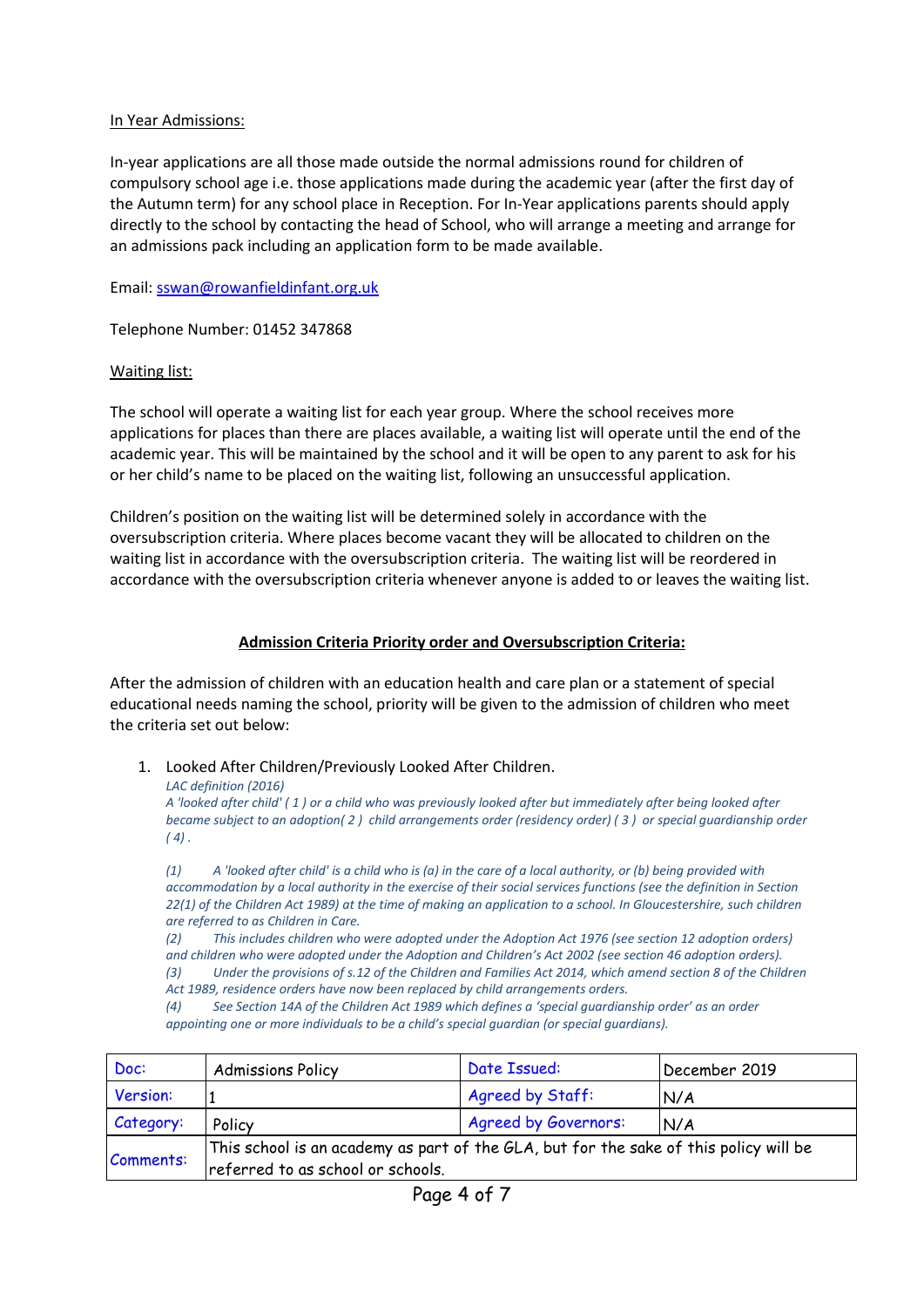- *2.* Children with a sibling attending the School at the time of application. For this purpose, sibling refers to brother or sister, half brother or sister, adopted brother or sister, step brother or sister, or the child of the parent/carer's partner as well as children who are brought together as a family by a same sex civil partnership. In every case, the child must be living in the same family unit at the same home address\*, at the time of application.
- *3.* Children for whom only one particular school is appropriate due to an exceptional medical condition (to be supported by a written statement from the child's doctor that demonstrates a very specific connection between their medical need and the facilities or resources of this school).
- 4. Children with the strongest geographical claim, measured in a straight line from the ordnance survey address point of the child's home address\* (including flats) to the ordnance survey address point of the School, using the Local Authority's computerised measuring system, with those living closer to the School receiving the higher priority **AND** where the school is the closest school to the home address with a place.

\* *The home address is where a child normally lives. Where a child lives with parents with shared parental responsibility, each for part of a week, the address where the child lives is determined using a joint declaration from the parents stating the pattern of residence. If a child's residence is split equally between both parents, then parents will be asked to determine which residential address should be used for the purpose of admission to school. If no joint declaration is received where the residence is split equally by the closing date for applications, the home address will be taken as the address where the child is registered with the doctor. If the residence is not split equally between both parents, then the address used will be the address where the child spends the majority of the school week.*

#### Tie-break:

If the school becomes oversubscribed within criteria 2 or 3 above a distance tie-break will apply, with those living closest to the school being given priority for admission.

If two children live exactly the same distance from the school random allocation undertaken by someone unconnected to the School Trust will be used as a final tie-break to decide who will be admitted.

#### Multiple Births:

If two or more children of multiple birth (twins, triplets etc.) from the same family are tied for the final place, we will admit them all, as permitted by the infant class size rules and exceed our PAN.

#### Service Family Arrangements:

Rowanfield Infant School recognises the unique challenges associated with children of UK service personnel and other Crown Servants and follows the Gloucestershire County Councils protocols in this instance.

| Doc:      | <b>Admissions Policy</b>                                                                                                   | Date Issued:                | December 2019 |
|-----------|----------------------------------------------------------------------------------------------------------------------------|-----------------------------|---------------|
| Version:  |                                                                                                                            | Agreed by Staff:            | N/A           |
| Category: | Policy                                                                                                                     | <b>Agreed by Governors:</b> | N/A           |
| Comments: | This school is an academy as part of the GLA, but for the sake of this policy will be<br>referred to as school or schools. |                             |               |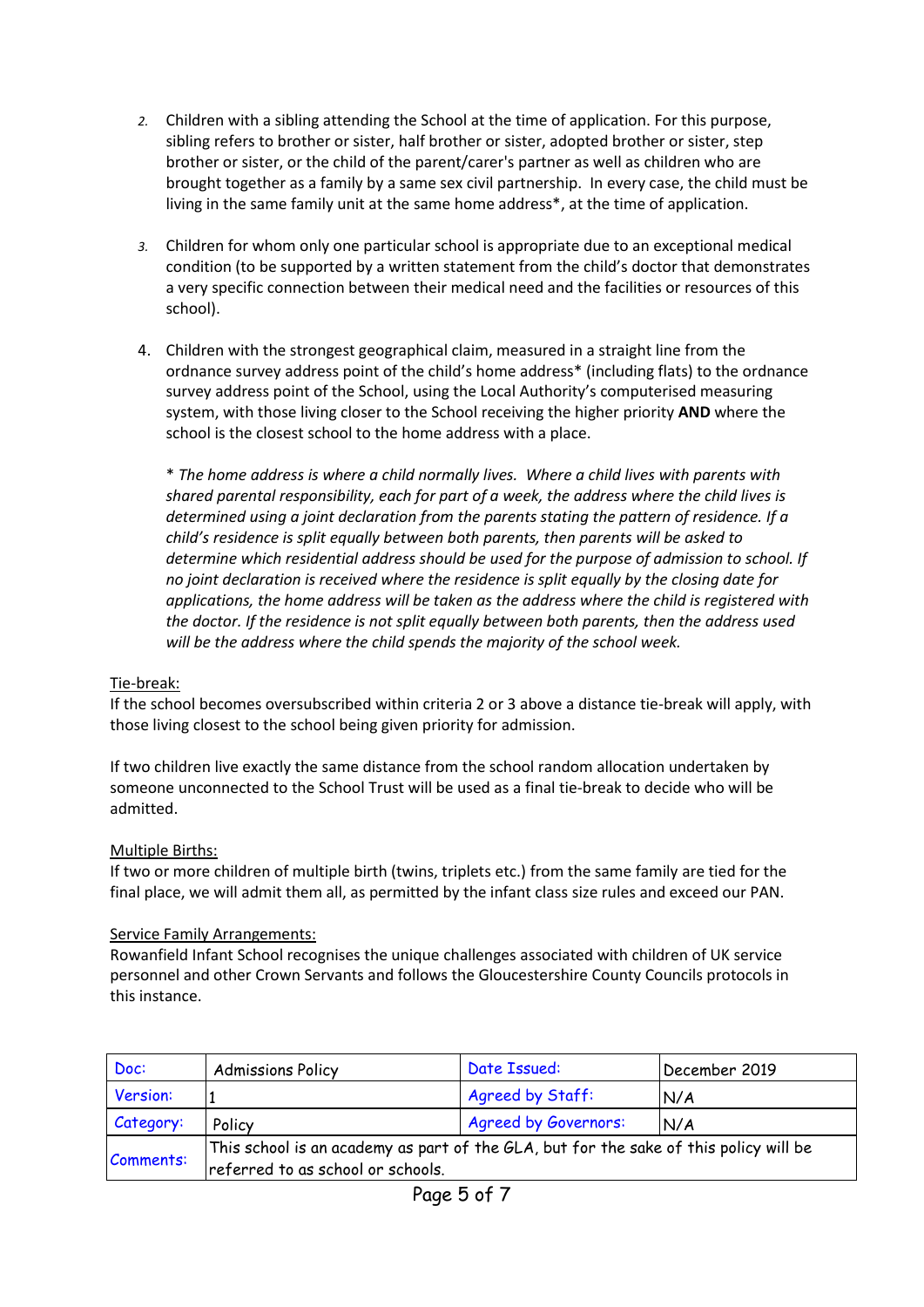We will therefore accept a unit quartering address as a 'home' address for such applicants prior to them moving into the area, provided their application is accompanied by an official letter from their unit declaring a relocation date and quartering address.

Details can be found in the GCC Guidance booklet <http://www.gloucestershire.gov.uk/schooladmissions>

#### Summer Born Children:

Due to the changes within the School Admission Code 2014, it is now possible to request a deferred entry for children born after 1st April. Parents must still apply for a place in the child's correct admission year however, in exceptional circumstances, can then apply to both the school and the local authority to defer entry to the following year. Agreement must be reached by all parties before a deferred entry can be approved and then the normal admission processes will be applied in the following year.

Full details can be found in the GCC Guidance booklet <http://www.gloucestershire.gov.uk/schooladmissions>

#### **Deferred entry for Infants:**

For any child that is not yet 5, parents offered a place in reception for their child have a right to defer the date their child is admitted, or to take the place up part-time, until the child reaches compulsory school age. Places cannot be deferred beyond the beginning of the final term of the school year for which the offer was made.

Children reach compulsory school age on the prescribed day following their 5th birthday (or on their fifth birthday if it falls on a prescribed day). The prescribed days are 31 August, 31 December and 31 March.

#### **Admission of children outside their normal age group**

Parents may request that their child is admitted outside their normal age group. To do so parents should include a request with their application to the school, specifying why admission out of normal year group is being requested and the year group in which they wish their child to be allocated a place.

When such a request is made, the school trust will make a decision on the basis of the circumstances of the case and in the best interests of the child concerned, taking into account the views of the headteacher and any supporting evidence provided by the parent

#### **Appeals:**

Parents who are not offered a place for their child have the right to appeal to an independent appeals panel. Parents wishing to appeal should obtain an appeal form from the school.

| Doc:      | <b>Admissions Policy</b>                                                                                                   | Date Issued:                | December 2019 |
|-----------|----------------------------------------------------------------------------------------------------------------------------|-----------------------------|---------------|
| Version:  |                                                                                                                            | Agreed by Staff:            | N/A           |
| Category: | Policy                                                                                                                     | <b>Agreed by Governors:</b> | N/A           |
| Comments: | This school is an academy as part of the GLA, but for the sake of this policy will be<br>referred to as school or schools. |                             |               |